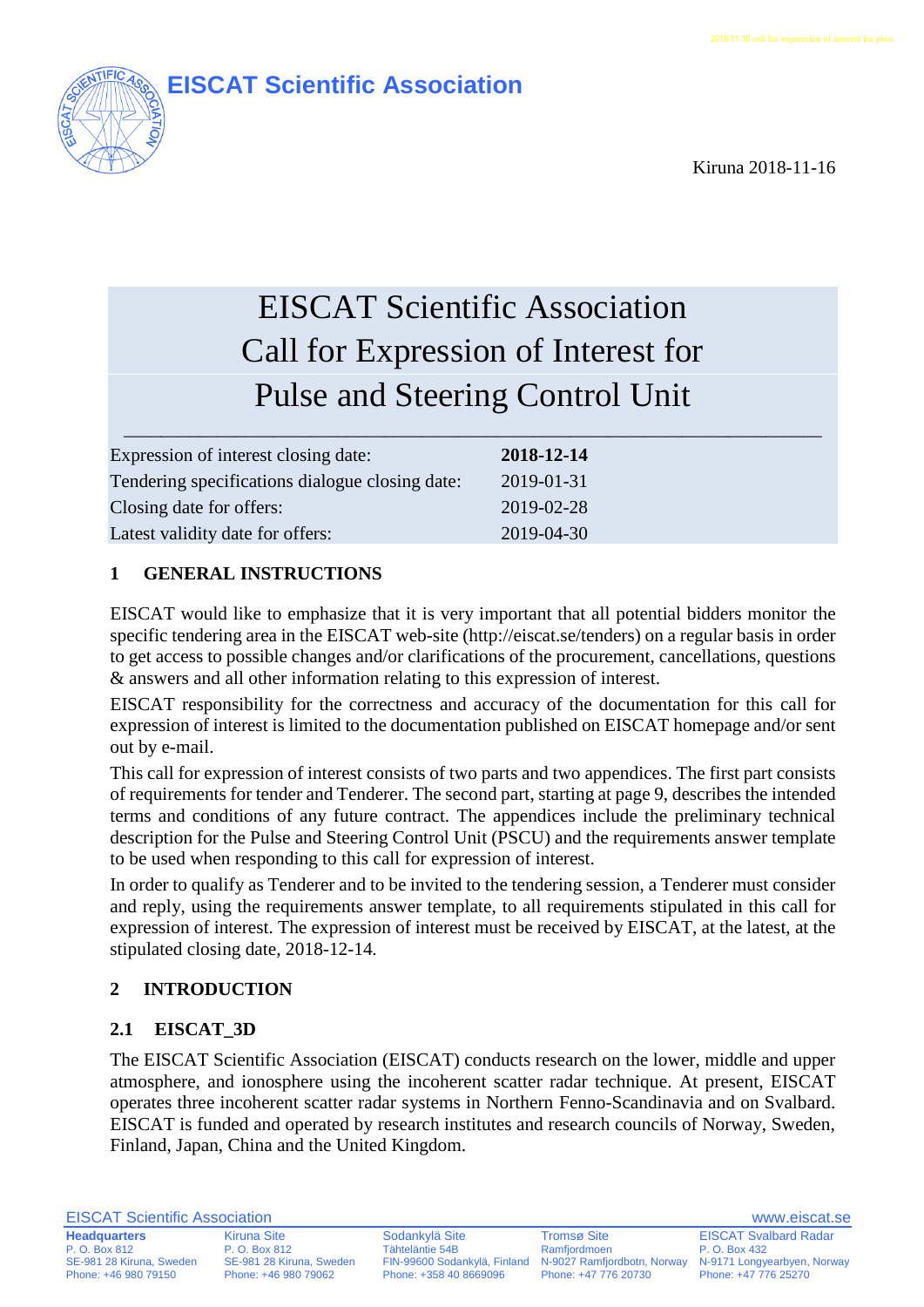

EISCAT has now started the construction of EISCAT\_3D, a new radar system which will be the next generation incoherent scatter radar capable of providing 3D monitoring of the atmosphere and ionosphere.

The full EISCAT\_3D system will consist of five phased-array antenna fields located in the northernmost areas of Finland, Norway and Sweden, each with 9919 crossed dipole antenna elements. One of these sites (at Skibotn, Norway) will transmit radio waves at 233 MHz, and all five sites will have sensitive receivers to measure the returned radio signals. Digital control of the transmission and low-level digitisation of the received signal will permit instantaneous electronic steering of the transmitted beam and measurements using multiple simultaneous beams. The active antenna array in Skibotn will be surrounded by smaller outlying arrays which will facilitate aperture synthesis imaging to acquire sub-beam transverse spatial resolution. Each antenna array will be of a size of about 80 m from side to side, and the receive-only sites will be located at a distance of 90 km to 250 km from the core site in order to be able to optimize the system measurements at the altitudes of interest.

In the first stage of implementation, EISCAT\_3D Stage 1 (E3DS1), three sites, the active array at Skibotn, Norway and receive-only arrays at Kaiseniemi, Sweden, and Karesuvanto, Finland, will be built.

The PSCU procurement covers device to convert digital baseband signal to 233 MHz so it can be drive to power amplifier (SSPA) and finally to the antenna. A single Pulse and Steering Control Unit controls 16 SSPA's and the contract will be for the R&D, First Article and 228 PSCU's plus options to reach the full requirement of 660 PSCU's (for E3DS1). The contract will also include an option for up to 660 additional PSCU's, which would be needed for a 10 MW installation (E3D Stage 2).

| <b>PSCU</b>               | Pulse and Steering Control Unit. A 16-channel item comprising of<br>the Exciter, System Controller, White Rabbit interface and power<br>$supply$ (ies). |
|---------------------------|---------------------------------------------------------------------------------------------------------------------------------------------------------|
| <b>Procurement Object</b> | A single PSCU                                                                                                                                           |

#### **2.2 Definitions and Abbreviations**

#### **2.3 References**

| Ref. No.   Title |                                                                                             |
|------------------|---------------------------------------------------------------------------------------------|
|                  | Preliminary Technical Specification for the PSCU                                            |
|                  | Requirements answer template used for responding to this call for expression of<br>interest |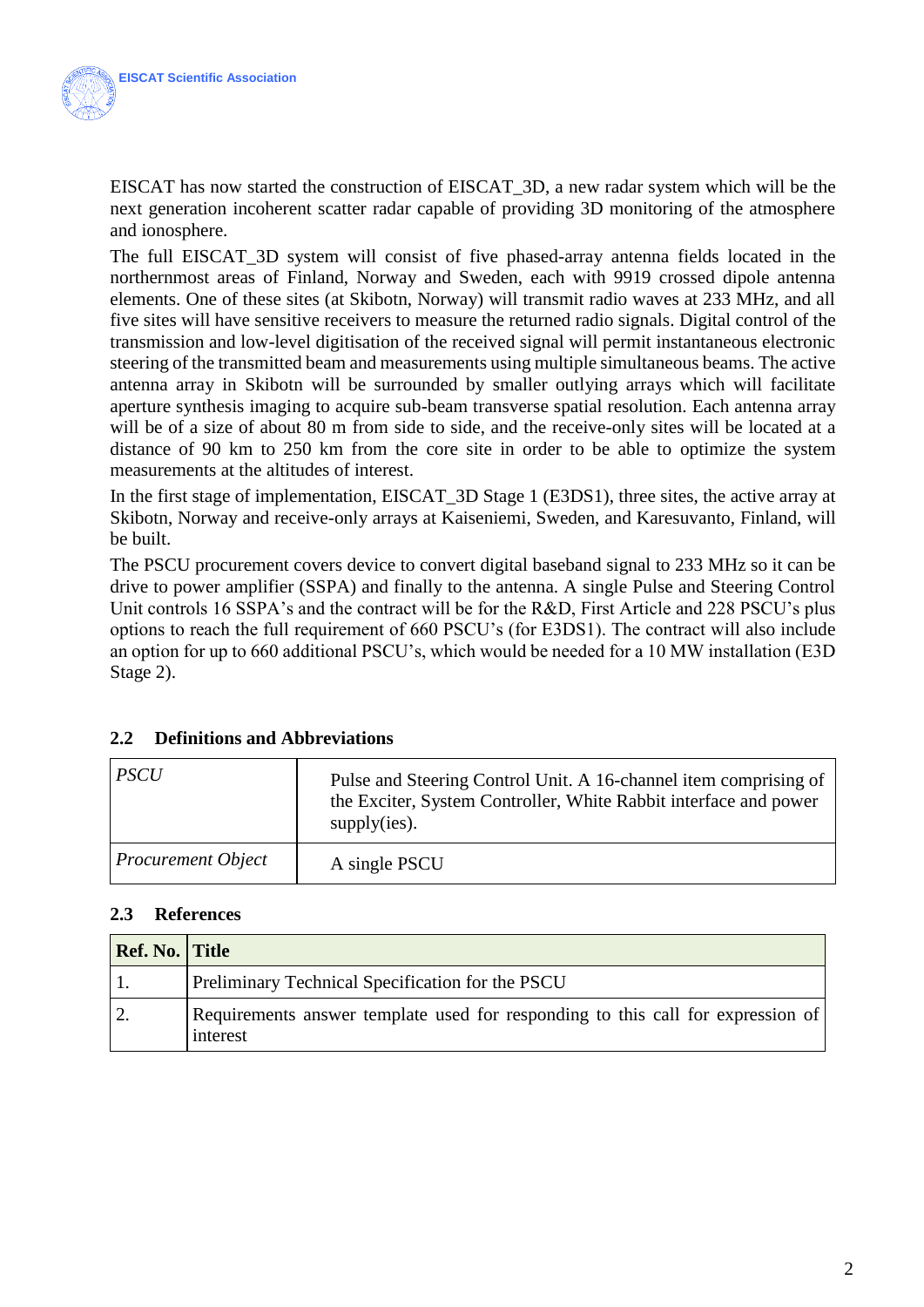

#### **3 PROCUREMENT PROCEDURE**

#### **3.1 Competitive procedure with negotiation**

The procurement procedure comprises of a call for expression of interest followed by the actual tender process. The tendering process will start with a dialogue period before setting the final requirements. Tenderers invited to the tendering phase are encouraged to be active in the dialogue process. EISCAT will ensure equality of treatment among all Tenderers and will not reveal to other Tenderers solutions proposed or other confidential information communicated by a Tenderer participating in the dialogue without prior agreement. The EISCAT web-site will be used as the primary tool for communication.

#### **3.2 Procurement documents and information flow**

- 1. Expression of Interest (open)
	- o Call for Expression of Interest
	- o PSCU Requirements
	- o Requirements answer template for the expression of interest
- 2. Invitation to Tender (restricted to invited Tenderers only)
	- o Enquiry
	- o Technical Specification for the PSCU
	- o Statement of Work for the PSCU
	- o Contract Data Requirements List for the PSCU
	- o Requirements answer template for the PSCU
	- o General terms for supply of goods ALOS 05
- 3. Dialogue (open)

Questions and Answers published and updated on-line

4. Final specifications

Updated specifications as needed (open)

Updated tendering documents as needed (restricted to invited Tenderers only)

#### **4 SCOPE**

#### **4.1 Scope**

The products/services that the Contractor shall supply are shown in the table of scope.

#### *Item Description Quantity and unit*

- 1 Initial contract phase: R&D, final design assessment, first article (2 x PSCU), including shipping to the present EISCAT site near Tromsø, Norway. Price for all deliverables
- 2 Second contract phase, Delivery of 228 PSCU's including shipping to the new EISCAT\_3D site in Northern Norway. Price per PSCU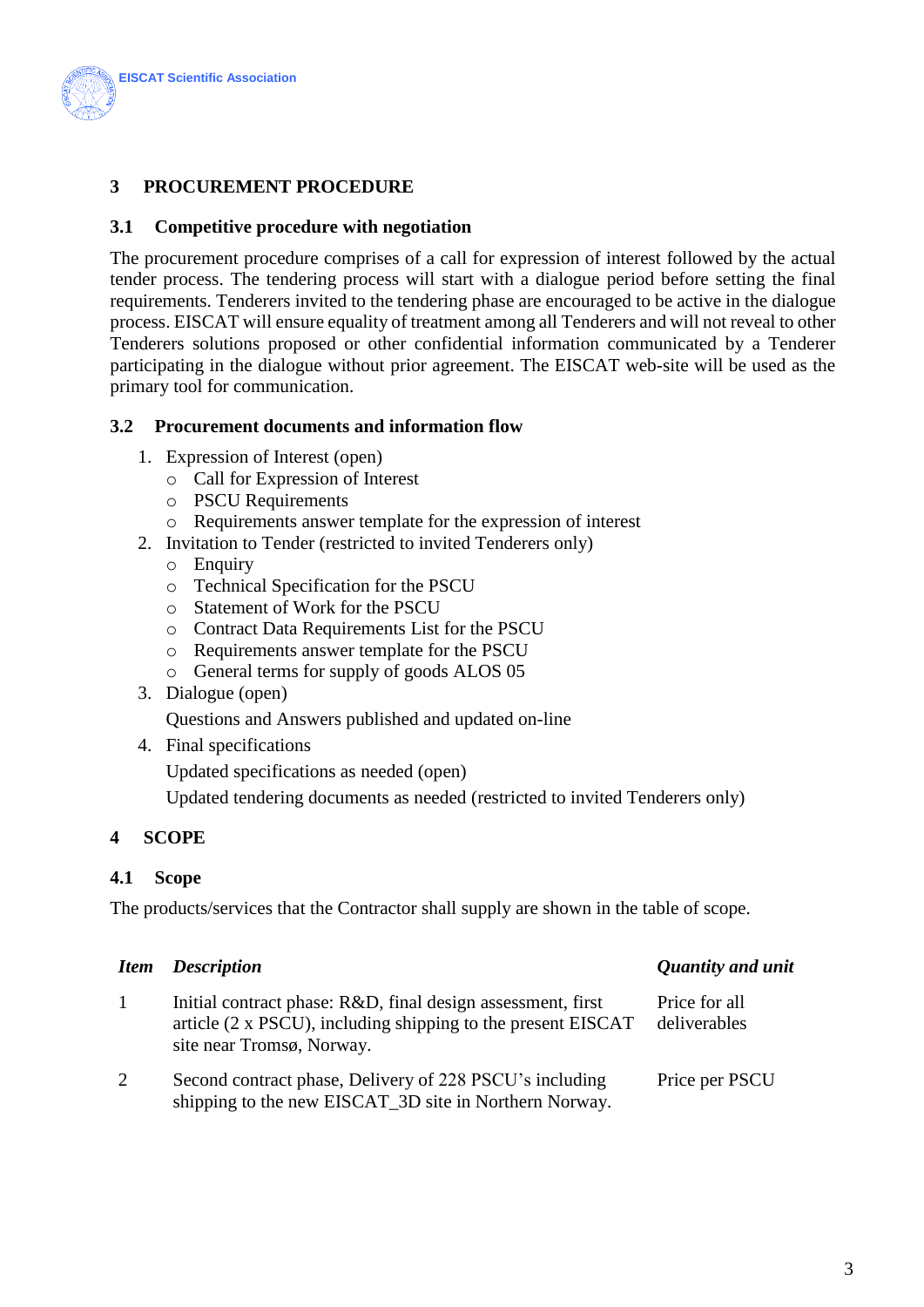

|   | Changes and additions. Hourly rate per hour of additional<br>production                                | Price per hour          |
|---|--------------------------------------------------------------------------------------------------------|-------------------------|
| 4 | Changes and additions. Additional material is debited with<br>cost purchase price plus added surcharge | Surcharge in<br>percent |

#### **4.2 Options**

EISCAT shall have the right but not the obligation to, no later than 6 months before the expiry of the contract, order the following deliverables under the conditions of this contract. For Option 2, the order would be placed no later than 12 months after the delivery of Option 1.

| <b>Description</b>                                                                                                                                       | Quantity and unit       |
|----------------------------------------------------------------------------------------------------------------------------------------------------------|-------------------------|
| Optional contract phase, Delivery of between 1 and 432<br>PSCU's, including shipping to the new EISCAT_3D site in<br>Northern Norway.                    | Price per PSCU          |
| Optional contract phase, Subsequent order - delivery of<br>between 1 and 660 PSCU's, including shipping to the new<br>EISCAT_3D site in Northern Norway. | Price per PSCU          |
| Optional contract phase: Changes and additions. Hourly rate<br>per hour of additional production                                                         | Price per hour          |
| Optional contract phase: Changes and additions. Additional<br>material is debited with cost purchase price plus added<br>surcharge                       | Surcharge in<br>percent |
|                                                                                                                                                          |                         |

#### **5 SPECIFICATION**

#### **5.1 Technical specification and operational undertakings**

The following technical specification and operational undertakings shall apply:

• Appendix 1 Technical Specification for Pulse and Steering Control Unit

#### **6 DELIVERY**

#### **6.1 Delivery time in accordance with EISCAT's time schedule**

Delivery shall be made in accordance with the following time schedule:

| <b>Item</b> | <i>Description</i>                                       | Delivery date                     |
|-------------|----------------------------------------------------------|-----------------------------------|
|             | Initial contract phase: R&D and first article (2 PSCU's) | 9 months after<br>signed contract |
|             | Second contract phase, 228 PSCU's                        | Summer 2020                       |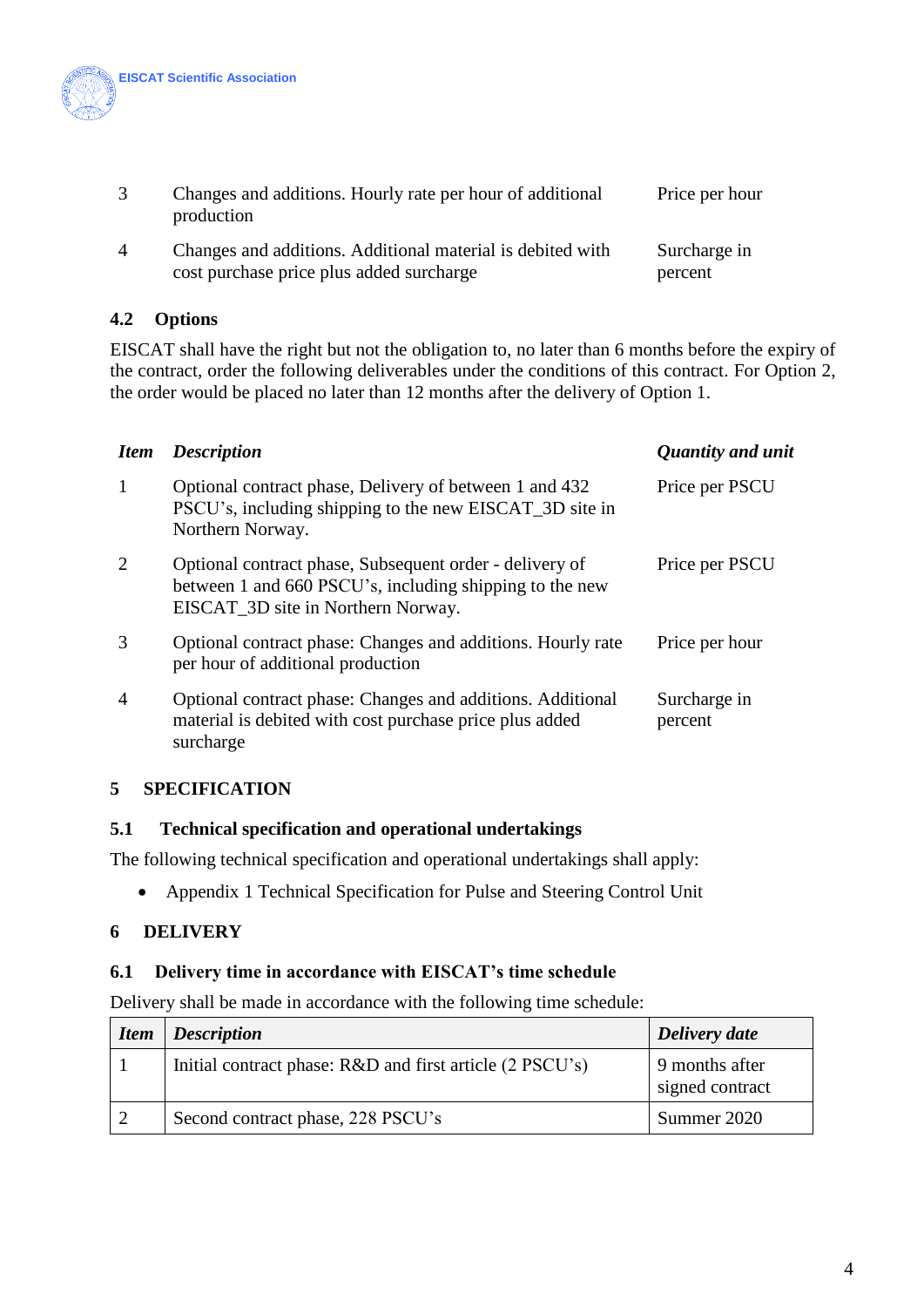

| Changes and additions | Agreed after the    |
|-----------------------|---------------------|
|                       | contract is awarded |

#### **6.2 Delivery time - option**

Delivery time after any exercise of option including rate of delivery will be agreed after the contract is awarded.

### **7 DELIVERY AND INVOICE ADDRESSES**

#### **7.1 EISCAT delivery addresses**

The Sub-Array Transmitter Systems shall be delivered to the following addresses:

| <b>First Article</b>                 | <b>PSCU</b> deliveries               |
|--------------------------------------|--------------------------------------|
| <b>EISCAT Scientific Association</b> | <b>EISCAT Scientific Association</b> |
| Ramfjordmoen                         | Street address not set yet           |
| N-9027 Ramfjordbotn                  | N-9143 Skibotn                       |

#### **7.2 EISCAT invoice address**

| Norway                               |
|--------------------------------------|
| <b>EISCAT Scientific Association</b> |
| Ramfjordmoen                         |
| N-9027 Ramfjordbotn                  |

#### **8 FORM OF CONTRACT**

#### **8.1 Price**

EISCAT awaits tenders using the form(s) of contract and observing the conditions described below. The prices of all offered items and any options must be quoted in one of SEK, EUR, NOK, GBP, JPY or CNY exclusive of VAT.

#### **8.2 Fixed price**

Fixed price means that the price shall not be adjusted for foreign exchange and/or index, or in any other way.

#### **8.3 Envisaged payment schedule**

Exclusive of any options.

| At contract award       | 20% |
|-------------------------|-----|
| Design phase milestones | 20% |
| Ready for Production    | 20% |
| Shipped from Factory    | 20% |
| <b>Final Acceptance</b> | 20% |
|                         |     |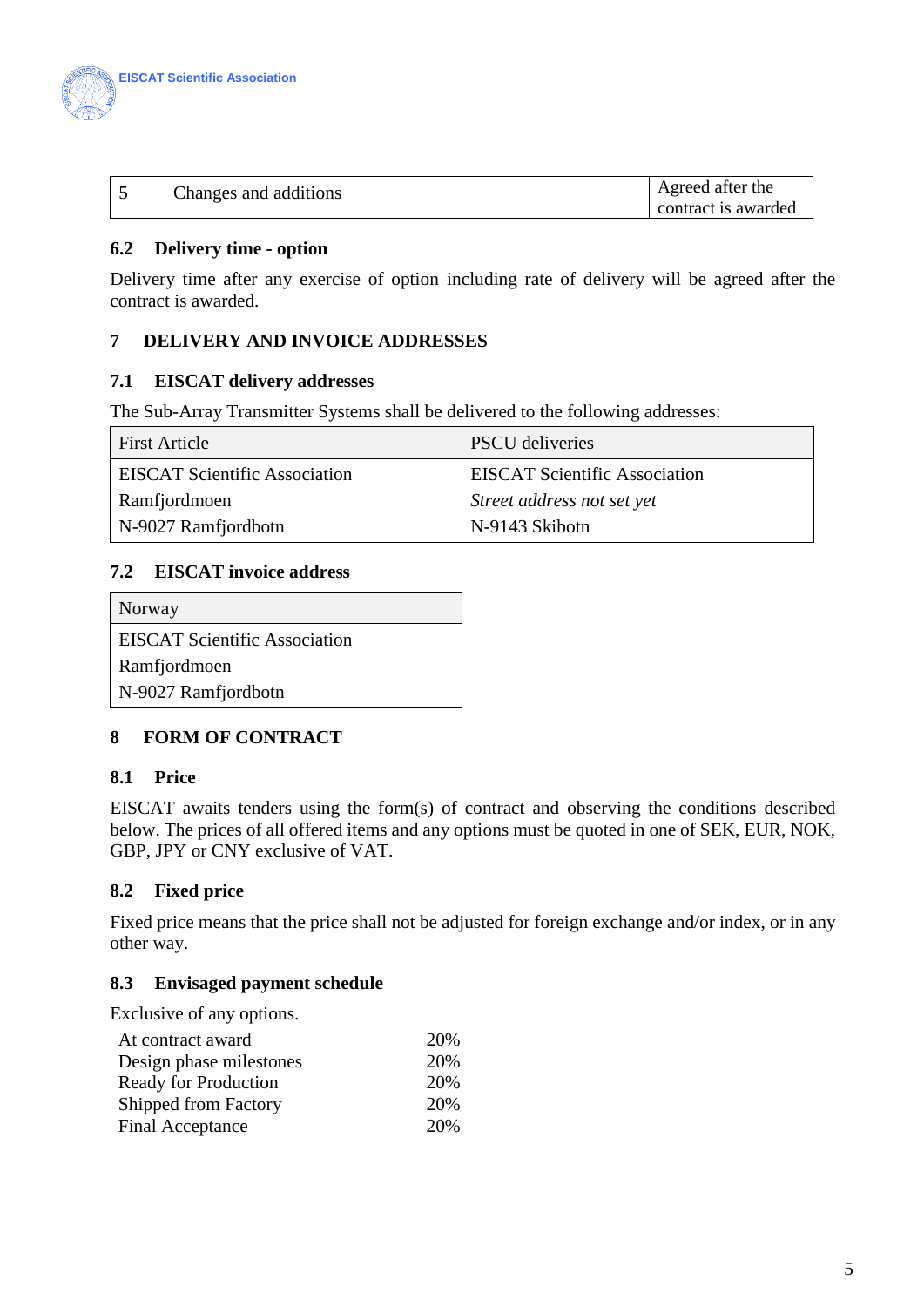

#### **8.4 Advance payment**

Any advance payments by EISCAT shall be covered by Tenderer advance payment guarantees issued by bank or a corporate entity.

#### **9 VERIFICATION OF QUALIFICATION OF TENDERERS**

EISCAT's requirements for Tenderers are stipulated below. EISCAT will examine if the Tenderer fulfils these requirements before a tender is further evaluated.

#### **9.1 Exclusion of Tenderer**

Candidates or tenderers are excluded from participation in procurement procedures if:

- they are bankrupt or are having their affairs administered by the courts, have entered into an arrangement with creditors, have suspended business activities, are the subject of proceedings concerning those matters, or are in any analogous situation arising from a similar procedure provided for in national legislation or regulations;
- they have been convicted of an offence concerning applicable laws and regulations of the environment, human rights, working conditions, anti-corruption, gender equality and diversity.
- they are banned or restricted from doing business in the European Union.

#### **9.2 Requirement for registration**

To enable EISCAT to appropriate control, the registration at the Register of companies, commercial enterprises or associations, whichever is applicable, shall be attached to the reply (verified by a registration certificate or special certificate from a competent authority).

If there is no such official register as referred to above in the country where the Tenderer is established, the Tenderer shall provide a certificate containing corresponding details signed by a competent authority or an authorised accountant or equivalent.

The above certificates shall not be more than six months old.

#### **9.3 Requirement for technical and professional capacity**

The qualification criteria relating to technical and professional capacity are designed to show whether the Tenderer has the capacity needed to perform the contract or not.

The following qualifications are required and evidence has to be included in the reply:

- 1. a list of the principal customers in the past three years with the sums involved and whether it is public or private customers;
- 2. short description of two completed reference projects (with relevant need for technical and professional capacity as this expression of interest) for two different customers. The completion of the reference project cannot be older than three years and contact details must be included to enable verification.
- 3. CV's for two persons that are employed by the Tenderer and have technical and professional capacity to perform the contract,
- 4. description of the test facilities where the verification is planned to take place and contact details of the person responsible for booking of the facility,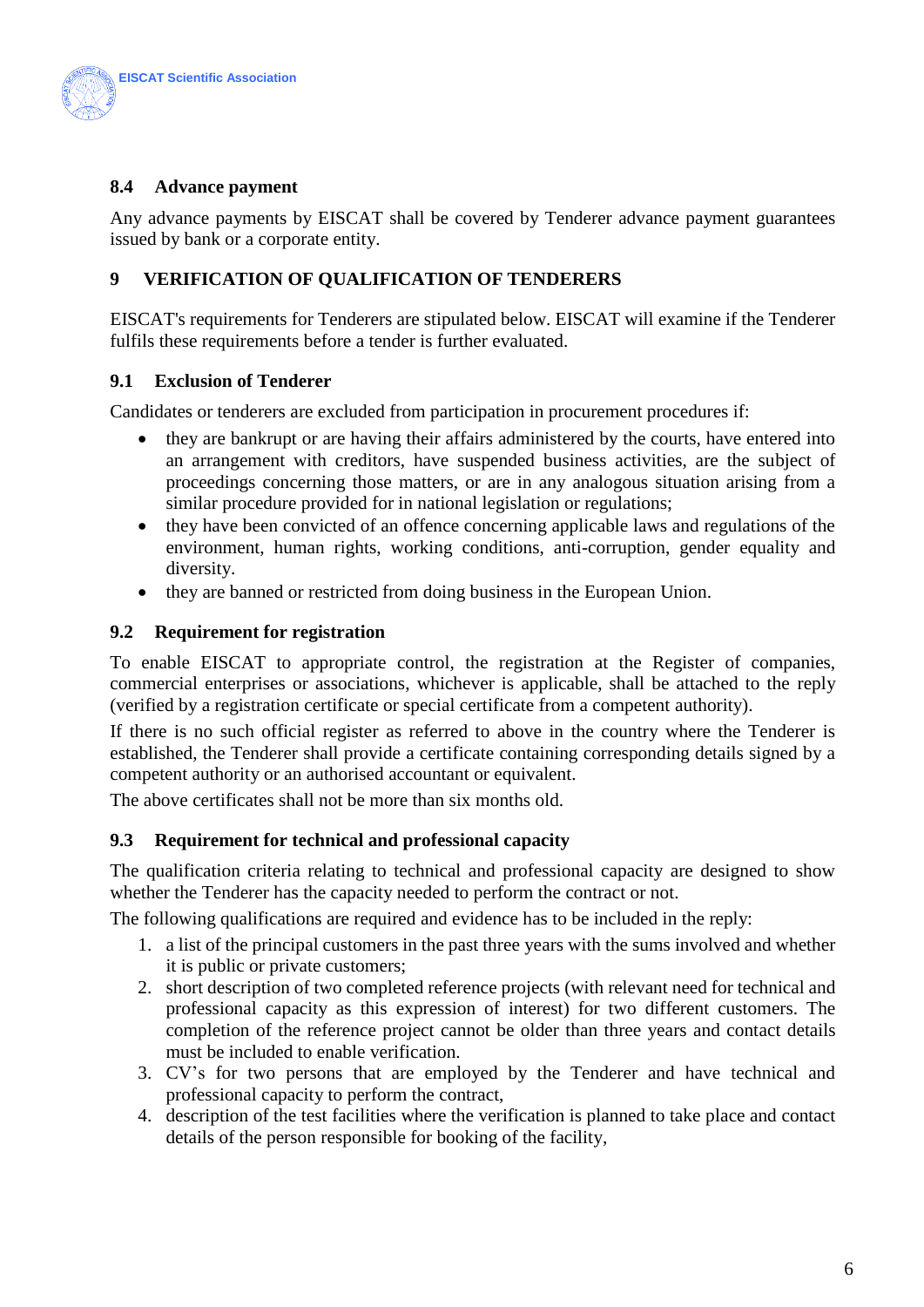

#### **9.4 Requirement for financial and economic capacity**

The qualification criteria relating to financial and economic capacity are designed to show whether the Tenderer has the capacity needed to perform the contract:

- 1. the economic value of all contracts/business relations with EISCAT must be less than 40% of the annual turnover for the last two years. To be able to verify this, copies of the annual reports for the last two financial years must be submitted.
- 2. Alternatively, for start-up Tenderers, or consortia, please demonstrate the financial structure established to cover a business commitment with EISCAT.

#### **10 AWARD OF CONTRACT**

EISCAT will accept the tender that meets the requirements, or has given reasonable justifications for the requirements that are not met, and is the most economically and technically advantageous.

#### **10.1 Subcontractors**

The Tenderer shall in its tender state to what extent parts of the Contract and/or which parts of the Contract it intends to subcontract to third parties and which subcontractors are proposed.

#### **11 COMMERCIAL SECRECY**

If the Tenderer considers that the data which have been submitted within the procurement are subject to commercial secrecy, the Tenderer should in writing request commercial secrecy, giving details of the data involved and what damage the Tenderer might suffer if the data are disclosed. EISCAT will thereafter conduct an independent examination of whether commercial secrecy in accordance with the above referenced law may be deemed to apply or not.

#### **12 INSTRUCTIONS FOR SUBMISSION OF THE EXPRESSION OF INTEREST**

#### **12.1 Language**

All documentation in this procurement matter including all correspondence shall be in the English language.

#### **12.2 Disposition**

The reply must be complete on the basis of what is stipulated in this expression of interest. The disposition of this document shall be followed. The reply shall contain comments on all requirements and any award criteria stipulated.

If no comment is made in respect of a stipulated requirement, EISCAT shall be entitled to interpret this to mean that the requirement is not accepted by the Tenderer.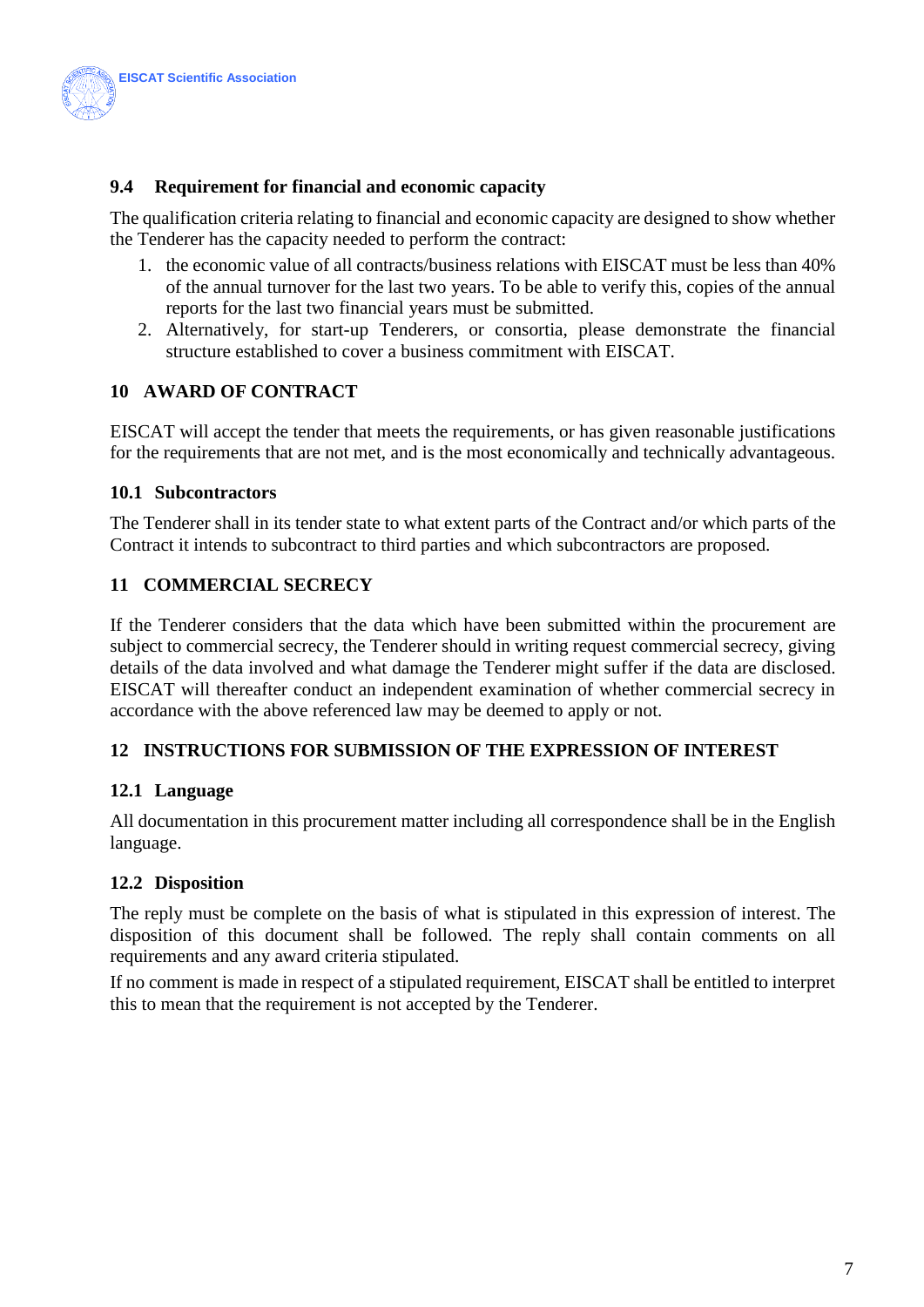

#### **12.3 Tenderer data**

The reply shall show the Tenderer's:

Name Address Registration number Telephone number E-mail address

#### **12.4 Submission**

Expression of interests are accepted in original and via email (PDF format). The reply shall be (electronically/scanned) signed by the Tenderer and marked with "EXPRESSION OF INTEREST, E3DS1 PSCU" and the stipulated closing date for submission.

The expression of interest shall be addressed to the following postal address:

*EISCAT Scientific Association Rymdcampus 1 SE*‐*981 92 Kiruna Sweden* 

Replies submitted by email shall be sent to the following email addresses:

*Johan.Svensson@eiscat.se* and *Harri.Hellgren@eiscat.se*

EISCAT must receive the expression of interest, at the latest, by 22.00 Central European Time (CET) on the closing date.

#### **12.5 Expression of Interests received too late or being incomplete**

An expression of interest received after the closing date may not be considered. Submissions lacking requested supporting material, and/or not provided using the requirements answer template for the expression of interest, will not be considered.

#### **13 APPLICABLE LAW**

For this procurement, Swedish law applies.

#### **14 MISCELLANEOUS**

#### **14.1 Information regarding the expression of interest**

Questions regarding this expression of interest shall be submitted in writing and may be addressed to:

*Johan.Svensson@eiscat.se* and *Harri.Hellgren@eiscat.se*

Questions will be received until four days before the closing date. Relevant answers will be published on EISCAT's web site (at [http://eiscat.se/tenders\)](http://eiscat.se/tenders).

Updates will be published regularly, however not after two days before the closing.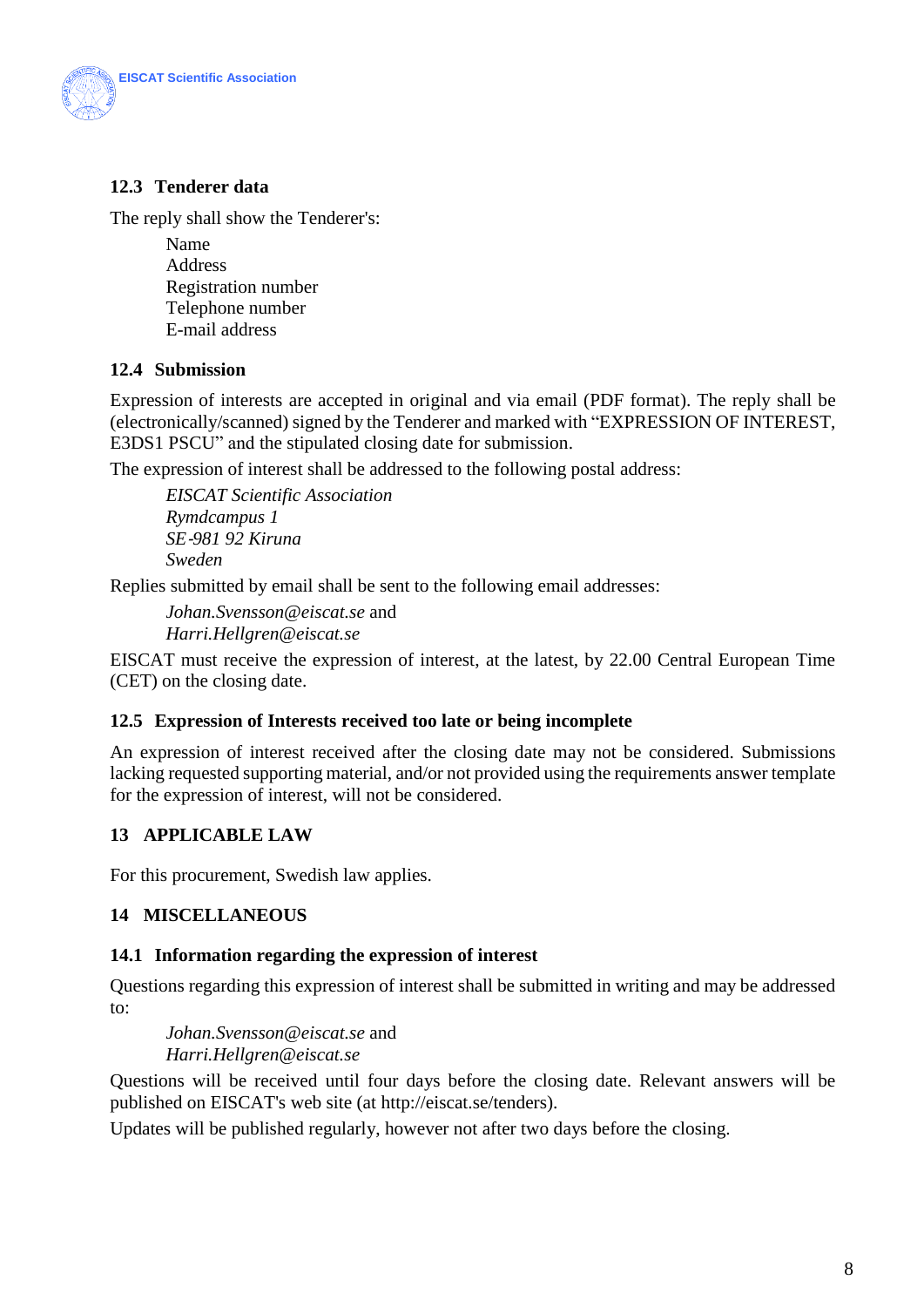

#### **15 CONTRACT DRAFT (SECOND PART OF THE DOCUMENT)**

<span id="page-8-0"></span>Terms and conditions for the contract:

#### **15.1 Contract Parties**

This contract is made between,

EISCAT Scientific Association hereinafter called EISCAT

and

<name of the organisation with the winning tender> hereinafter called Contractor

#### **15.2 Contract Scope**

#### **15.2.1 Scope of delivery**

The Contractor shall, in accordance with the terms and conditions of this Contract and, where applicable, accompanying appendices, deliver:

| <b>Item</b> | <b>Description</b>                                                                                                                                       | Quantity and unit             |
|-------------|----------------------------------------------------------------------------------------------------------------------------------------------------------|-------------------------------|
|             | Initial contract phase: R&D, final design assessment, first<br>article (2 x PSCU), including shipping to the present EISCAT<br>site near Tromsø, Norway. | Price for all<br>deliverables |
|             | Second contract phase, Delivery of 228 PSCU's including<br>shipping to the new EISCAT_3D site in Northern Norway.                                        | Price per PSCU                |
| 3           | Changes and additions. Hourly rate per hour of additional<br>production                                                                                  | Price per hour                |
| 4           | Changes and additions. Additional material is debited with<br>cost purchase price plus added surcharge                                                   | Surcharge in<br>percent       |

#### **15.2.2 General terms and conditions**

Clause 2 to 27 in the General terms for supply of goods ALOS 05 applies for this Contract, the word "Purchaser" is in that appendix replaces the word "EISCAT" and the word "Seller" replaces the word "Contractor".

#### **15.3 Specifications**

The Contractor shall deliver in accordance with the following specifications:

- Appendix 1 Technical Specification for Pulse and Steering Control Unit
- Appendix 2 Statement of Work for Pulse and Steering Control Unit
- Appendix 3 Contract Data Requirements List for Pulse and Steering Control Unit
- Appendix 4 Requirements Answer Template for Pulse and Steering Control Unit

Appendix 5 General terms for supply of goods ALOS 05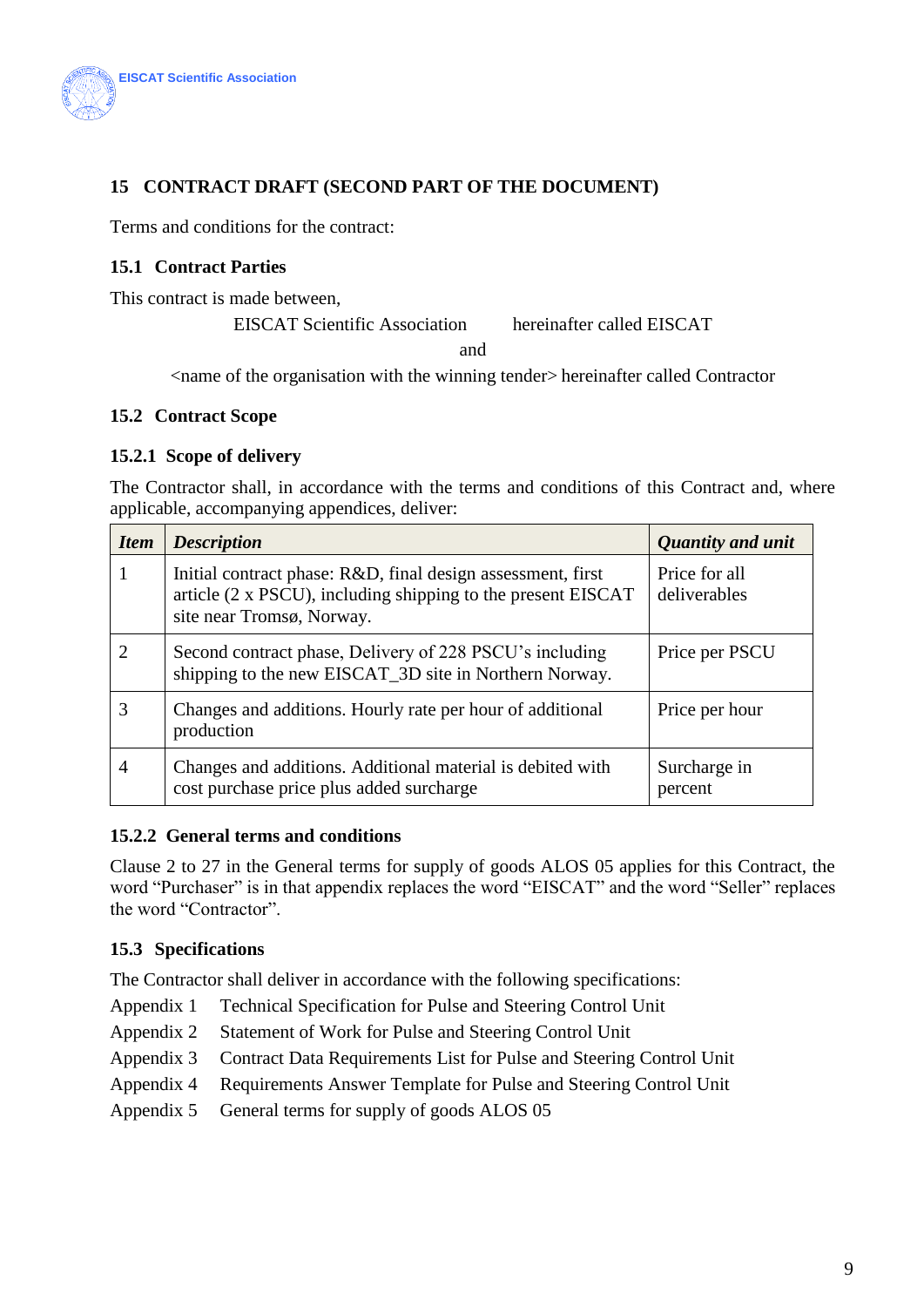

The Contractor shall fulfil all accepted requirements stated in the specifications above. The Contractor shall ensure that all accepted requirements also are fulfilled by any subcontractors used. Management systems

#### **15.4 Quality Management System**

Requirements for quality management systems shall be met in accordance with the CDRL.

#### **15.4.1 Safety Management System**

Requirements for safety management systems shall be met in accordance with the CDRL.

#### **15.4.2 Environmental Management System**

Requirements for Environmental management systems shall be met accordance with the CDRL

#### **15.5 Title and rights of use**

Information submitted by EISCAT shall remain the property of EISCAT. However, information owned by a third party and submitted by EISCAT to the Contractor, shall remain the property of the third party. Without the written consent of EISCAT the Contractor may not use, copy or reproduce such information, with the exception of internal use only when submitting tenders to EISCAT or carrying out work for EISCAT.

For its own needs EISCAT shall – free of charge and free of intellectual property rights – be entitled to use information in order to assemble, install, activate, operate and maintain (including repairs) all parts of the Sub-Array Transmitter System.

EISCAT has the right to copy, reproduce, compile and translate information to the extent necessary for EISCAT for its mentioned use.

For the Pulse and Steering Control Unit or part of the Pulse and Steering Control Unit which have been developed especially for and at the expense of EISCAT, EISCAT shall be entitled to use information among other things for procurement, development, modification and production. EISCAT shall notify the receiving party of the Contractor's title.

The Contractor shall secure all intellectual property rights necessary for EISCAT to use the Pulse and Steering Control Unit to the extent and in manner agreed. The Contractor is responsible for that the use described in this section does not infringe upon the rights of third parties and that information can be used to the extent and in the manner agreed.

In case the Pulse and Steering Control Unit has been developed especially for and at the expense of EISCAT, the information is not to be assigned to a third party without the written consent of EISCAT. Should the Contractor thus assign other information, it shall reserve the rights of EISCAT.

#### **15.6 Insurance**

The Contractor shall at its own expense carry general liability insurance in the amount, and having all divisions of coverage, necessary with regard to the Contract and scope. The Contractor shall provide a copy of the insurance policy when requested by EISCAT.